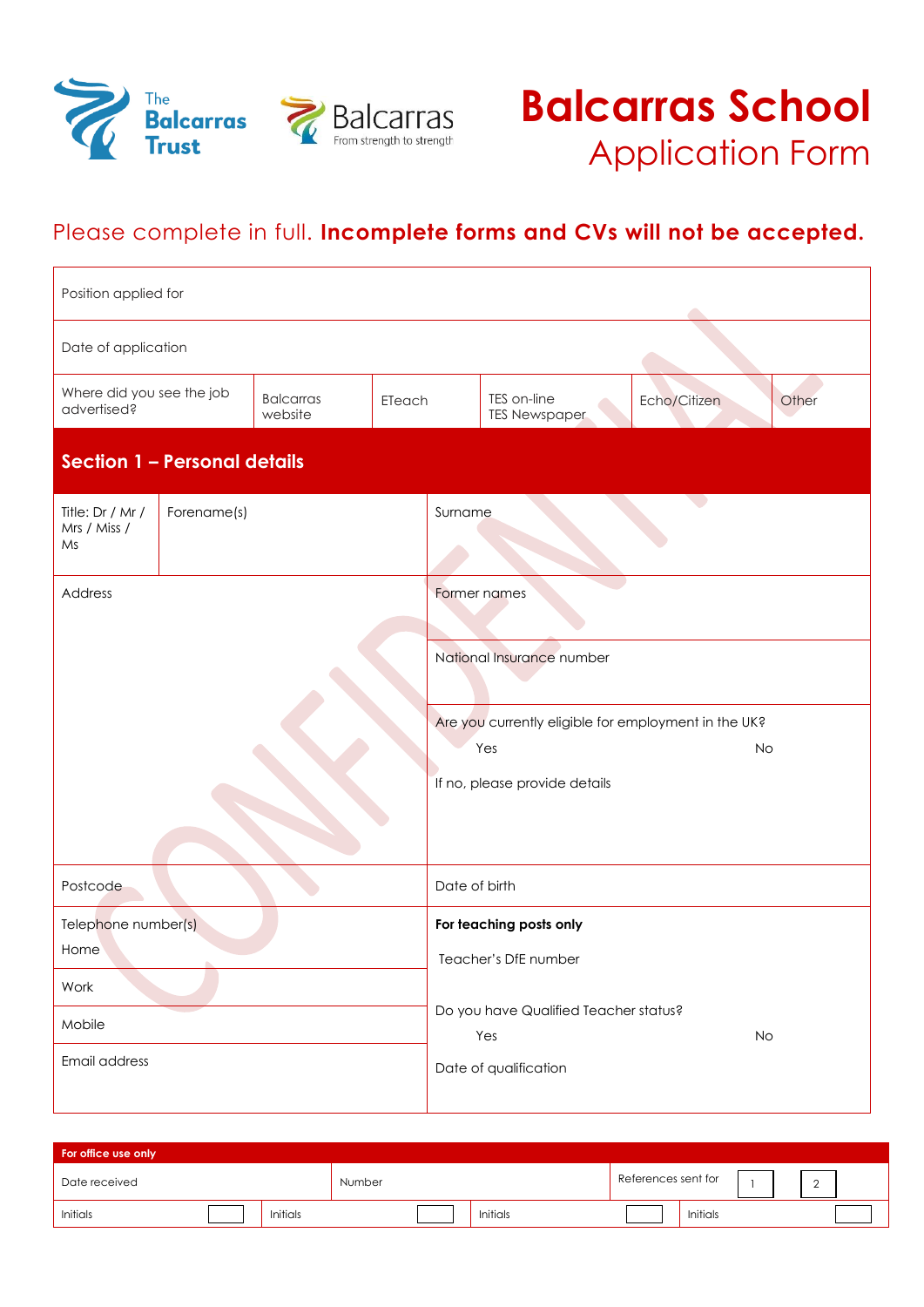| <b>Section 2 - Education</b><br>Please start with the most recent |            |              |        |      |               |  |
|-------------------------------------------------------------------|------------|--------------|--------|------|---------------|--|
| Name of school/college/university                                 | Dates of   | Examinations |        |      |               |  |
|                                                                   | attendance | Subject      | Result | Date | Awarding body |  |
|                                                                   |            |              |        |      |               |  |

**Section 3 – Other vocational qualifications, skills or training Please provide details of any vocational qualifications or skills that you possess or training (including INSET) that you have received which you consider to be relevant to the role for which you have applied**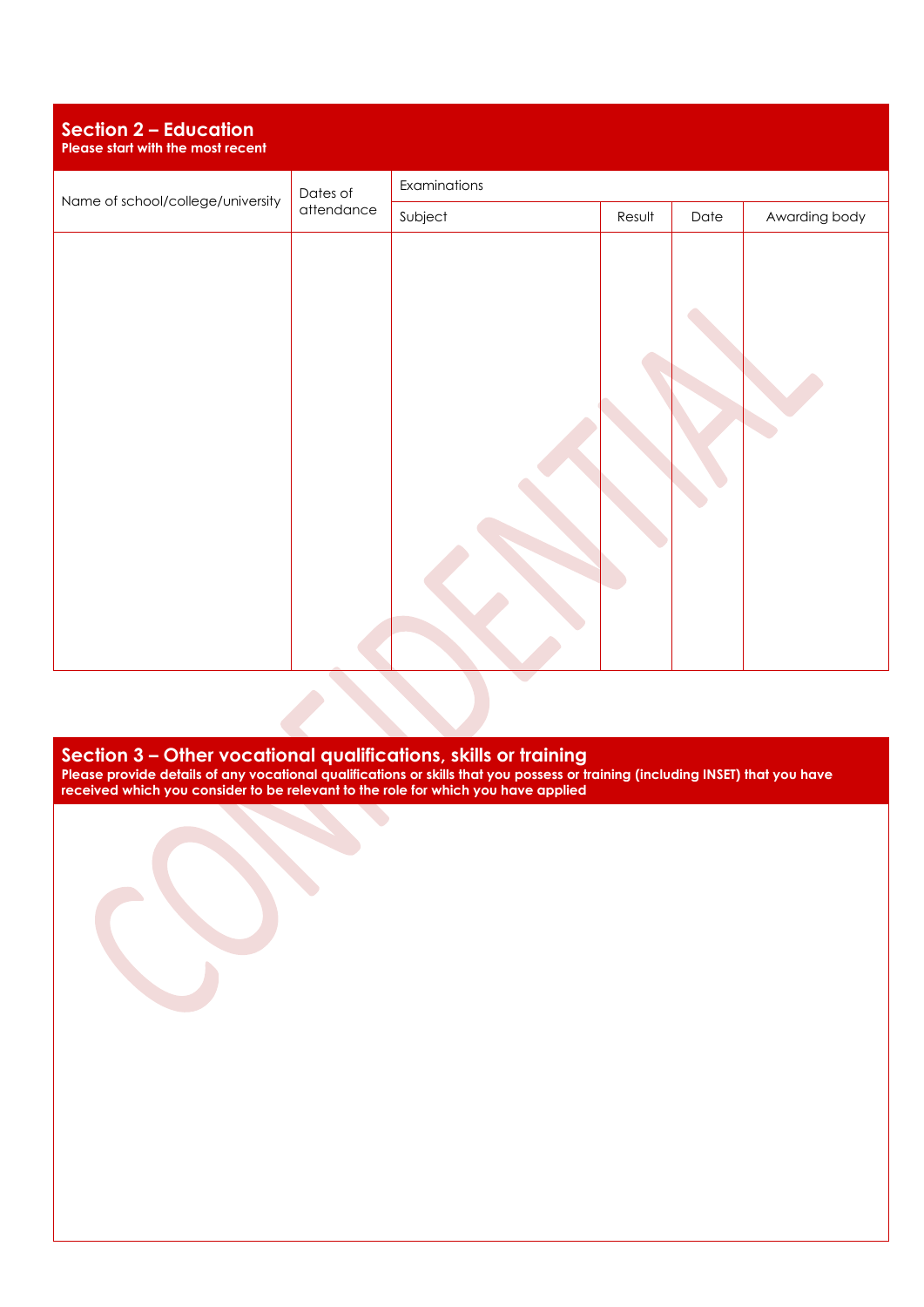| <b>Section 4 - Employment</b><br>Please start with the most recent |                                        |                       |
|--------------------------------------------------------------------|----------------------------------------|-----------------------|
| Current/most recent employer                                       | Current/most recent employer's address |                       |
| Current/most recent job title                                      | Date started                           |                       |
| Brief description of responsibilities                              | (if applicable)                        | Date employment ended |
| Reason for seeking other employment                                |                                        |                       |

### **Section 5 – Previous employment and/or activities since leaving secondary education Please continue on a separate sheet if necessary**

 $\overline{\phantom{a}}$ 

| Dates | Name and address of employer | Position held and/or duties | Reason for leaving |
|-------|------------------------------|-----------------------------|--------------------|
|       |                              |                             |                    |
|       |                              |                             |                    |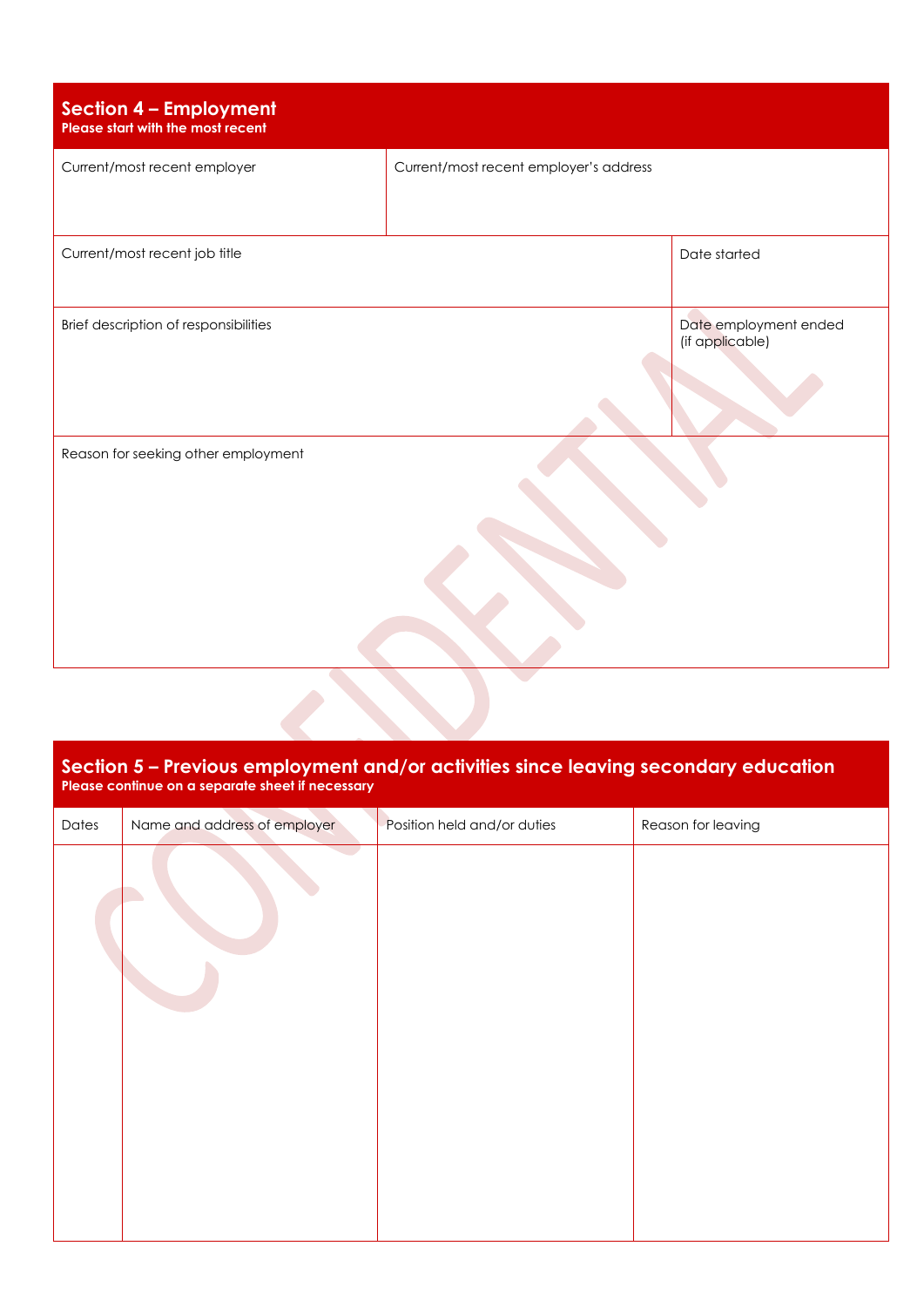# **Section 6 – Suitability**

Please give your reasons for applying for this post and say why you believe you are suitable for the position. Describe any experience and skills you have gained in other jobs or similar environments which demonstrate your ability and aptitude to undertake the duties of the post. Continue on a separate sheet if necessary.

# **Section 7 – Interests**

**Please give details of any interests, hobbies or skills that may be relevant to your application**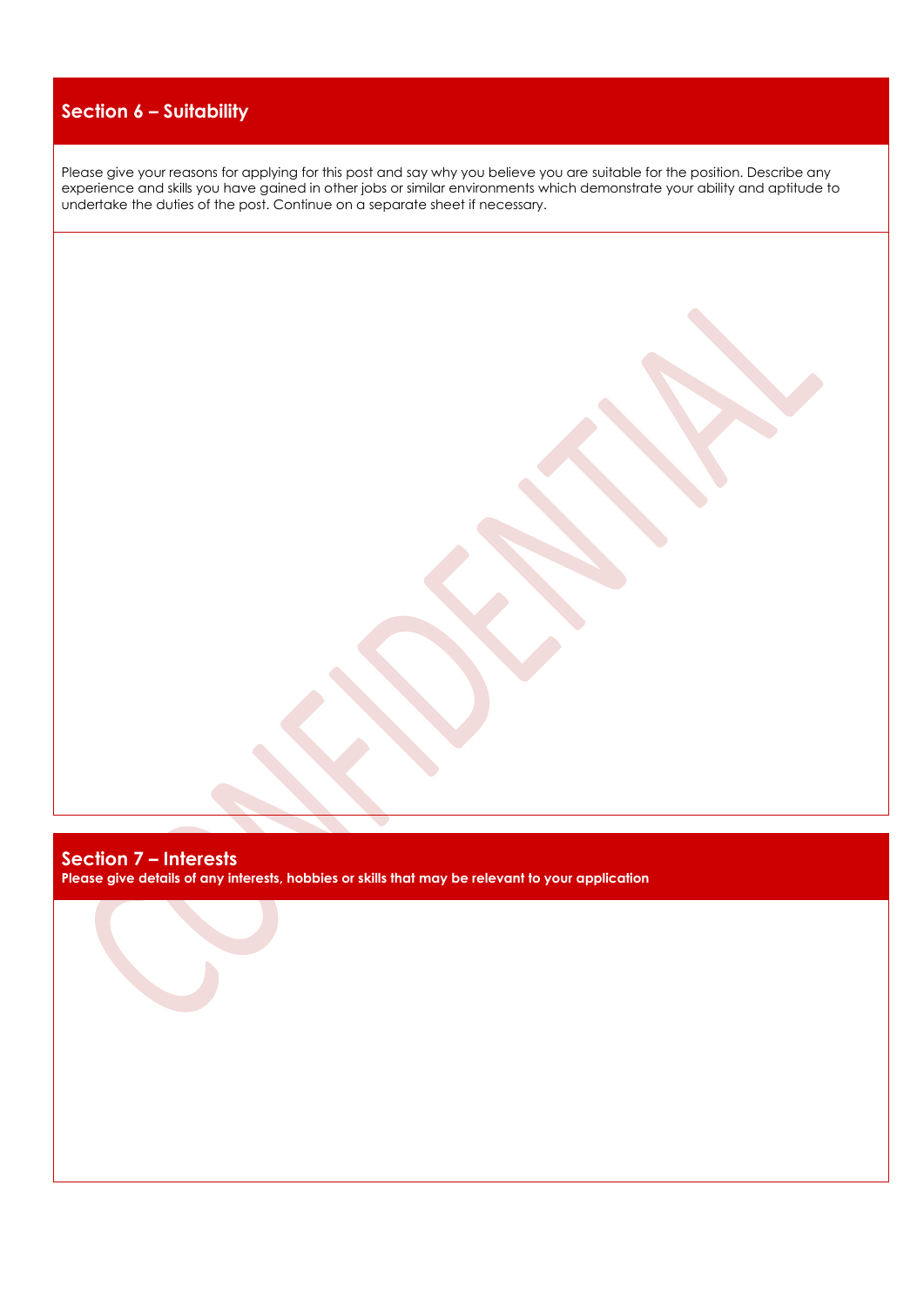# **Section 8 – Health**

The Balcarras Trust is an equal opportunities employer and welcomes applications from disabled candidates. The purpose of the following questions is to ensure that the school complies with its obligations under the Disability Discrimination Act 1995 ("the Act"). For the purposes of the Act a disability is defined as a physical or mental impairment which has a substantial and longterm adverse effect on a person's ability to carry out normal day to day activities.

| Do you consider yourself to be disabled?                                                                                                                                                                   | Yes | <b>No</b> |
|------------------------------------------------------------------------------------------------------------------------------------------------------------------------------------------------------------|-----|-----------|
| If you wish, please give further details here                                                                                                                                                              |     |           |
|                                                                                                                                                                                                            |     |           |
| Are there any special arrangements you might require to attend an interview?                                                                                                                               | Yes | <b>No</b> |
| If yes, please give details here                                                                                                                                                                           |     |           |
|                                                                                                                                                                                                            |     |           |
| If offered the position applied for (on the basis of the Job Description provided)<br>are there any arrangements or adjustments that the school would need to make<br>to enable you to carry out the role? | Yes | <b>No</b> |
| If yes, please give details here                                                                                                                                                                           |     |           |
|                                                                                                                                                                                                            |     |           |
| Please provide details of absence from work over the last two years, indicating number of days and reason for absence                                                                                      |     |           |
|                                                                                                                                                                                                            |     |           |
|                                                                                                                                                                                                            |     |           |

In accordance with the guidance published by the DfE any offer of employment made by the school will be conditional upon the school verifying the successful applicant's medical fitness for the role. Therefore, if your application is successful, you may be required to complete a medical questionnaire the response to which will be assessed by the school's medical adviser before any offer of employment is confirmed. There may be circumstances when it will be necessary for the school's medical adviser to be given access to your medical records and/or for you to be referred to a specialist clinician.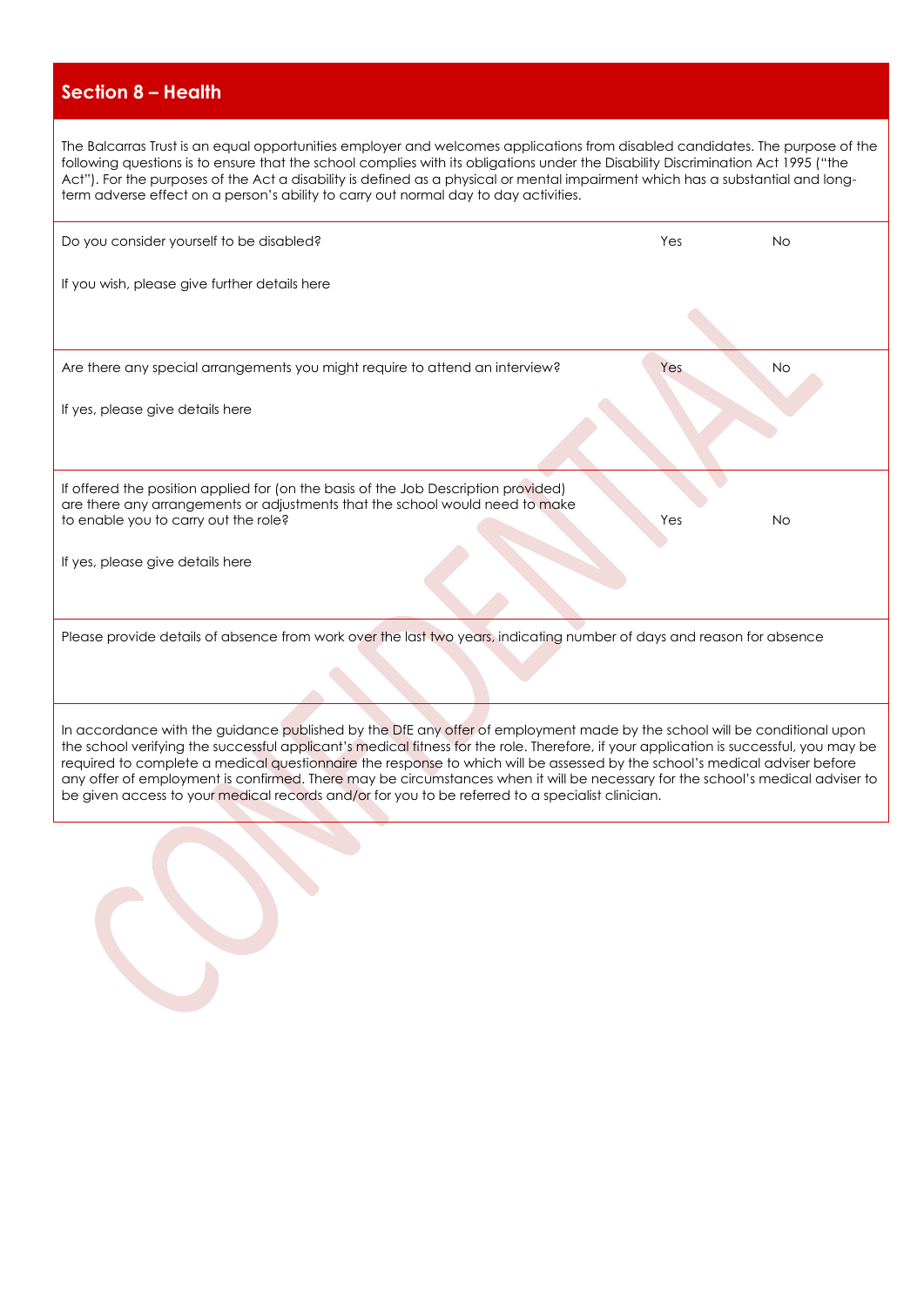# **Section 9 – Disclosure and Barring and Recruitment checks**

The trust is legally obligated to process an enhanced Disclosure and Barring Service (DBS) check before making appointments to relevant posts.

The DBS check will reveal both spent and unspent convictions, cautions, reprimands and final warnings, and any other information held by local police that's considered relevant to the role. Any information that is "protected" under the Rehabilitation of Offenders Act 1974 (Exceptions) Order 1975 will not appear on a DBS certificate.

For posts in regulated activity, the DBS check will include a barred list check.

It is an offence to seek employment in regulated activity if you are on a barred list.

Any data processed as part of the DBS check will be processed in accordance with data protection regulations and the Trust's privacy notice.

#### **Do you have a DBS certificate?:** □ Yes □ No Date of check:

If you've lived or worked outside of the UK in the last 10 years the trust may require additional information in order to comply with 'safer recruitment' requirements. If you answer 'yes' to the question below, we may contact you for additional information in due course.

#### Have you lived or worked outside of the UK in the last 10 years?: □ Yes **□ No**

Any job offer will be conditional on the satisfactory completion of the necessary pre-employment checks.

Only applicants who have been shortlisted will be asked for a self-declaration of their criminal record or information that would make them unsuitable for the position.

Any convictions that are self-disclosed or listed on a DBS check will be considered on a case-by-case basis.

#### **Time spent Living and/or Working Overseas**

If you've lived and/or worked outside of the UK, the trust must make any further checks it considers appropriate (in addition to the usual pre-employment checks).

We'll base the decision on whether this is necessary on individual circumstances, and factors such as:

- The amount of information you disclose in the DBS check
- The length of time you've spent in or out of the UK

#### **Right to Work in the UK**

The trust will require you to provide evidence of your right to work in the UK in accordance with the Immigration, Asylum and Nationality Act 2006.

# **Section 10 – Recruitment**

It is The Trust's policy to employ the best qualified personnel and to provide equal opportunity for the advancement of employees including promotion and training and not to discriminate against any person because of their race, colour, national or ethnic origin, sex, sexual orientation, marital status, religion or religious belief, disability or age. All new posts within The Trust are subject to a probationary period.

The Trust is committed to safeguarding and promoting the welfare of children and young people and expects all staff and volunteers to share this commitment.

A copy of The Trust's recruitment Selection and Disclosure Policy is available on our website. Please take the time to read it.

If your application is successful, The Trust will retain the information provided in this form (together with any attachments) on your personnel file. If your application is unsuccessful, all documentation relating to your application will normally be confidentially destroyed after six months.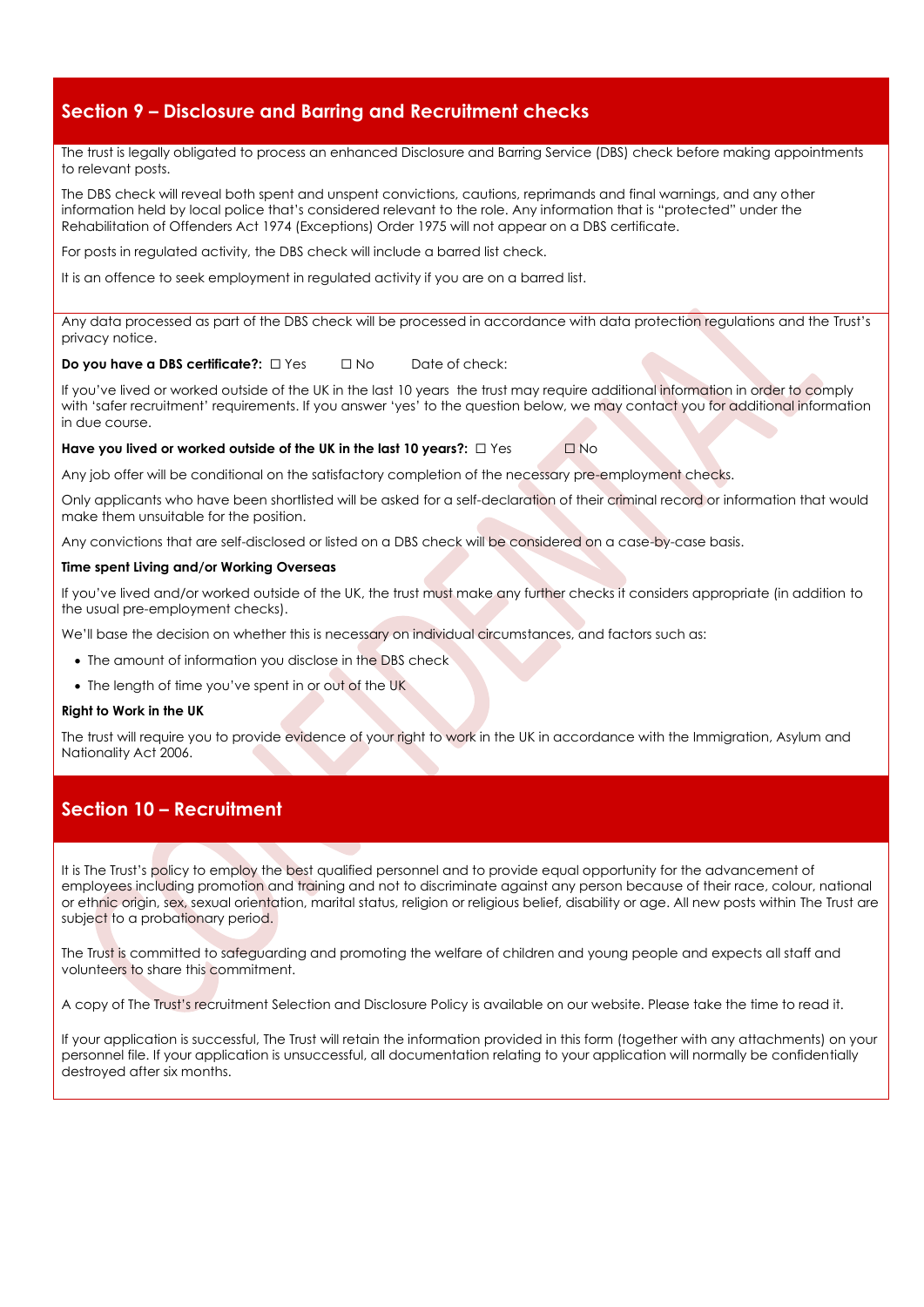## **Section 11 – References**

Please supply the names and contact details of two people who we may contact for references. One of these should be your current or most recent employer. If your current/most recent employment does/did not involve work with children, then your second referee should be your employer with whom you most recently worked with children. Neither referee should be a relative or someone known to you solely as a friend. The school intends to take up references from all shortlisted candidates before interview. If you do not wish it to do so, please indicate clearly in a covering letter.

| Referee 1                           |      | Referee 2                           |      |  |  |
|-------------------------------------|------|-------------------------------------|------|--|--|
| Title: Dr / Mr /<br>Mrs / Miss / Ms | Name | Title: Dr / Mr /<br>Mrs / Miss / Ms | Name |  |  |
| Organisation                        |      | Organisation                        |      |  |  |
| Address                             |      | Address                             |      |  |  |
|                                     |      |                                     |      |  |  |
| Occupation                          |      | Occupation                          |      |  |  |
| Email address                       |      | Email address                       |      |  |  |
| Telephone number                    |      | Telephone number                    |      |  |  |